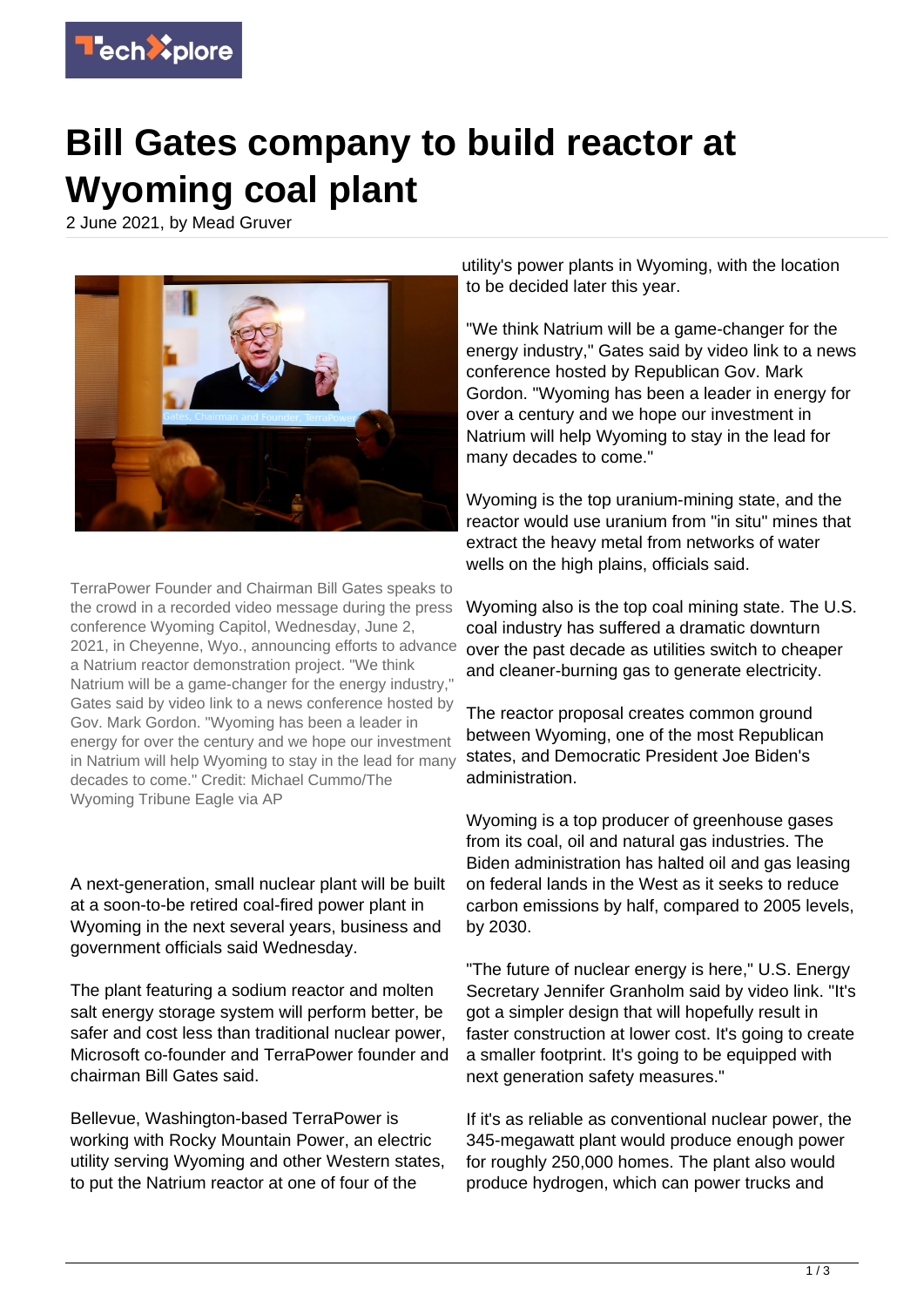

other vehicles with fuel cells.

Several coal-fired power closures are planned in the West in coming years, including some in Wyoming. A nuclear plant with hundreds of wellplaying jobs, sending power over transmission lines already in place, could offset the economic blow of a coal plant retirement.



Wyoming Gov. Mark Gordon, left, shares a smile with U.S. John Barrasso, R-Wyo., during the press conference, Wednesday, June 2, 2021, at the Wyoming Capitol in Cheyenne, Wyo., announcing efforts to advance a Natrium reactor demonstration project at a retiring coal plant. A next-generation, small nuclear plant will be built at a soon-to-be retired coal-fired power plant in Wyoming in the next several years, business and government officials said Wednesday. Credit: Michael Cummo/The Wyoming Tribune Eagle via AP

The plant will be a "multibillion-dollar project" with costs to be split evenly between government and private industry, TerraPower President and CEO Chris Levesque said.

The plant would produce two-thirds less waste by volume than conventional nuclear plants, Levesque said.

Proposals to store nuclear waste in Wyoming have failed to pass the state Legislature in recent decades. While some waste would need to be stored on site, the plant isn't going to be a way to "solve the nation's waste problems," Gordon said.

Gordon announced last winter he would make Wyoming carbon negative, meaning the state would capture more carbon dioxide than it emitted. Gordon is a proponent of carbon capture, or nabbing the greenhouse gas from power plant flue streams and pumping it underground. The technology has yet to be proven commercially viable on a large scale.

Gordon also has held open the possibility of suing states whose greenhouse gas goals lead to the shutdown of Wyoming coal-fired power. He continued to stand by fossil energy Wednesday.

"I am not going to abandon any of our fossil fuel industry. It is absolutely essential to our state," Gordon said.

Fossil fuels have been a blessing and curse for Wyoming, subjecting the state to recession and population loss during low oil and gas prices and roaring booms when prices soar. The latest trend—amid coal's steady downturn and oil prices that plunged during the coronavirus pandemic—is a bust that has forced Gordon to slash state spending over the past year.

The Powder River Basin Resource Council landowner group was skeptical the reactor plan would change much.

"Wyoming's elected leaders have still not come forward with a real plan to address lost jobs, declining revenues and the dissolution of coal communities," resource council Chairwoman Marcia Westkott said in a statement.

The candidate reactor sites are the Wyodak plant near Gillette in coal-rich northeastern Wyoming, the Naughton plant near Kemmerer in southwestern Wyoming, the Jim Bridger plant outside Rock Springs in southwestern Wyoming and the Dave Johnston plant near Glenrock in uranium-rich eastcentral Wyoming.

© 2021 The Associated Press. All rights reserved. This material may not be published, broadcast, rewritten or redistributed without permission.